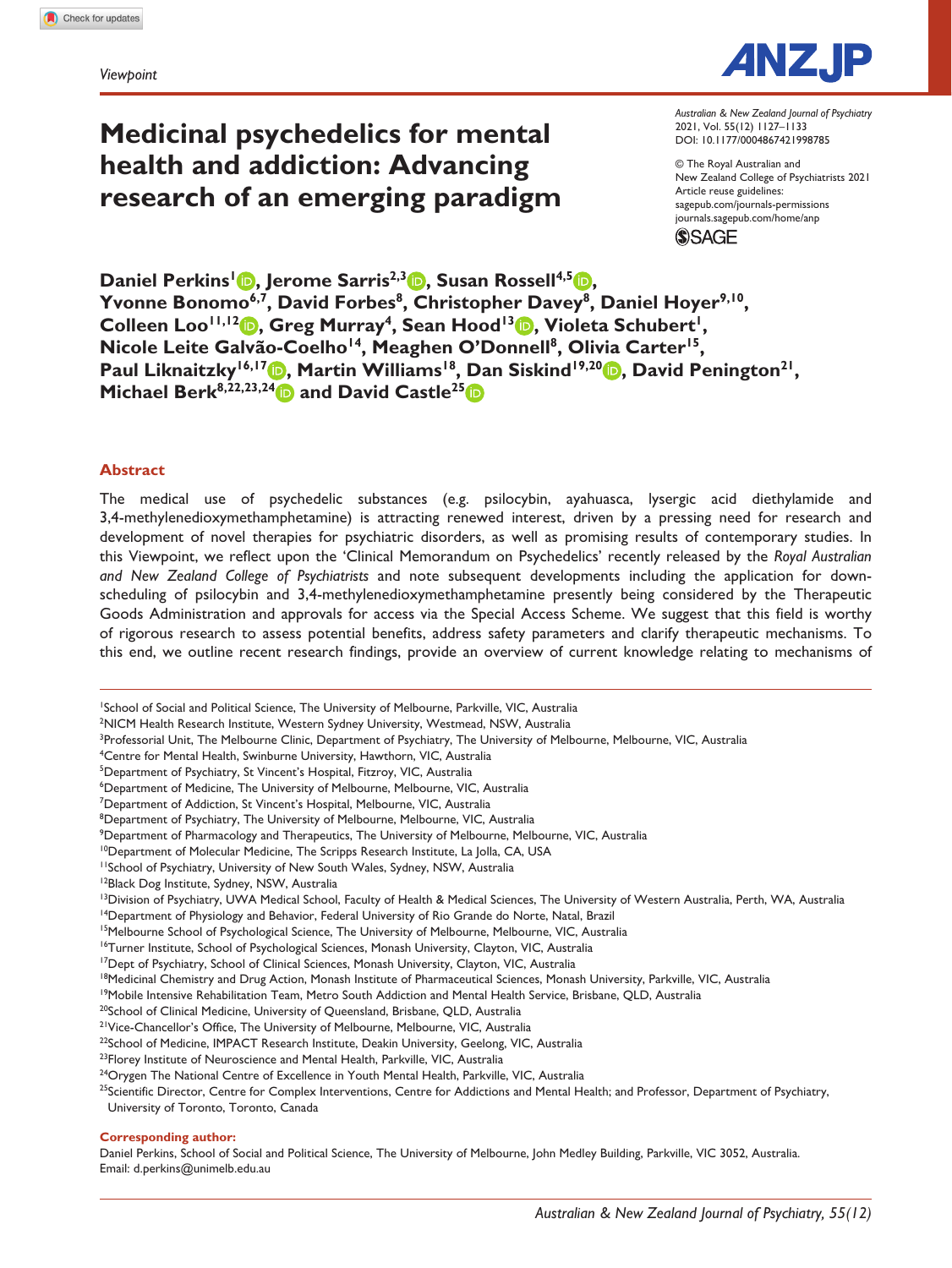action and discuss salient aspects of the psychedelic-assisted psychotherapy treatment model. The sum of this research points towards medicinal psychedelics as a potential new class of psychiatric treatments when used within a medically supervised framework with integrated psychotherapeutic support. However, before widespread translation into clinical use can occur, appropriately designed and sufficiently powered trials are required to detect both potential positive and negative outcomes. Unique safety and regulatory challenges also need to be addressed. As for any new medical therapy, psychedelic research needs to be conducted in a rigorous manner, through the dispassionate lens of scientific enquiry. Carte blanche availability to practitioners, without specific protocols and appropriate training, would be potentially harmful to individuals and detrimental to the field.

#### **Keywords**

Psychedelic-assisted psychotherapy, psilocybin, ayahuasca, LSD, MDMA, psychiatry, mental disorders, neuroscience, posttraumatic stress disorder, depression

# **Introduction**

Following an initial phase of research and subsequent decline between the 1950s and 1970s, the medical use of psychedelic substances is seeing renewed academic and media attention in Australia. This has been driven, inter alia, by changing attitudes following the legalisation of medicinal cannabis; an increasing number of international research studies reporting promising results; and the continuing unmet medical need relating to various psychiatric conditions including major depressive disorder (MDD), generalized anxiety disorder (GAD), alcohol and drug use disorders, and post-traumatic stress disorder (PTSD) (Nutt et al., 2020; Reiff et al., 2020).

There are around 100 clinical trials using psychedelics currently being conducted globally, focused primarily on the 'classic' psychedelics, namely psilocybin, ayahuasca and lysergic acid diethylamide (LSD), as well as the entactogen 3,4-methylenedioxymethamphetamine (MDMA). Initial results from these studies indicate that psychedelics may provide a new class of treatments for mood, anxiety and substance use disorders (Luoma et al., 2020).

In this context, the *Royal Australian and New Zealand College of Psychiatrists* (RANZCP) published a 'Clinical Memorandum on Psychedelics' in May 2020. The memorandum notes limited but emerging evidence of therapeutic benefit for a range of mental illnesses, with further research required to assess efficacy, effectiveness and safety. Psychological support delivered by researchers with appropriate training is also stated to be an essential component of these treatments. The memorandum further notes that these drugs are currently 'illicit substances' that cannot be prescribed or administered outside approved research trials (although potential access via the Special Access Scheme [SAS] is acknowledged).

In this Viewpoint, we reflect upon the RANZCP memorandum by providing an overview of three substances, namely psilocybin, ayahuasca and MDMA, framing this discussion within the context of a psychedelic-assisted psychotherapy model. We consider current evidence pertinent to potential clinical use, as well as unique regulatory challenges. These include access via the Therapeutic Goods Administration's (TGA) SAS and the current application under consideration for down-scheduling of MDMA and psilocybin. We also make several recommendations to reduce risks associated with possible access via the SAS pathway. Microdosing of classical psychedelics such as psilocybin is beyond the scope of this paper, as is the use of ketamine for depression.

# **Current evidence**

There have been numerous systematic reviews and meta-analyses summarising outcomes from clinical trials involving psychedelic compounds for psychiatric disorders. These report evidence of short- and long-term benefits relating to mood, depression, anxiety, PTSD and substance use, as well as a satisfactory safety profile; however, small sample sizes and other methodological limitations are also noted (see Table 1).

*Psilocybin* is the most researched of all of the classic psychedelics, with evidence for reduction of both depression and anxiety symptoms in patients (Nutt et al., 2020). A recent metaanalysis of three placebo-controlled studies (*n*=117) of psilocybin for depression calculated large and statistically significant effects sizes (*G*s= 0.82–0.83) (Goldberg et al., 2020). On the basis of such evidence, psilocybin has been granted Breakthrough Therapy status by the US Food and Drug Administration (FDA) for further investigation in treatment-resistant depression and MDD. Other recent studies using psilocybin have reported substantial abstinence rates when used for tobacco and alcohol addiction treatment (Aday et al., 2020).

Recent systematic reviews of *ayahuasca* (a traditional Amazonian decoction containing *N,N*-dimethyltryptamine [DMT] and harmala alkaloids) reported consistent evidence of anxiolytic, antidepressant and anti-addictive effects in human and animal studies, including open-label and randomised controlled trials for treatment-resistant depression (Dos Santos and Hallak, 2019). Insights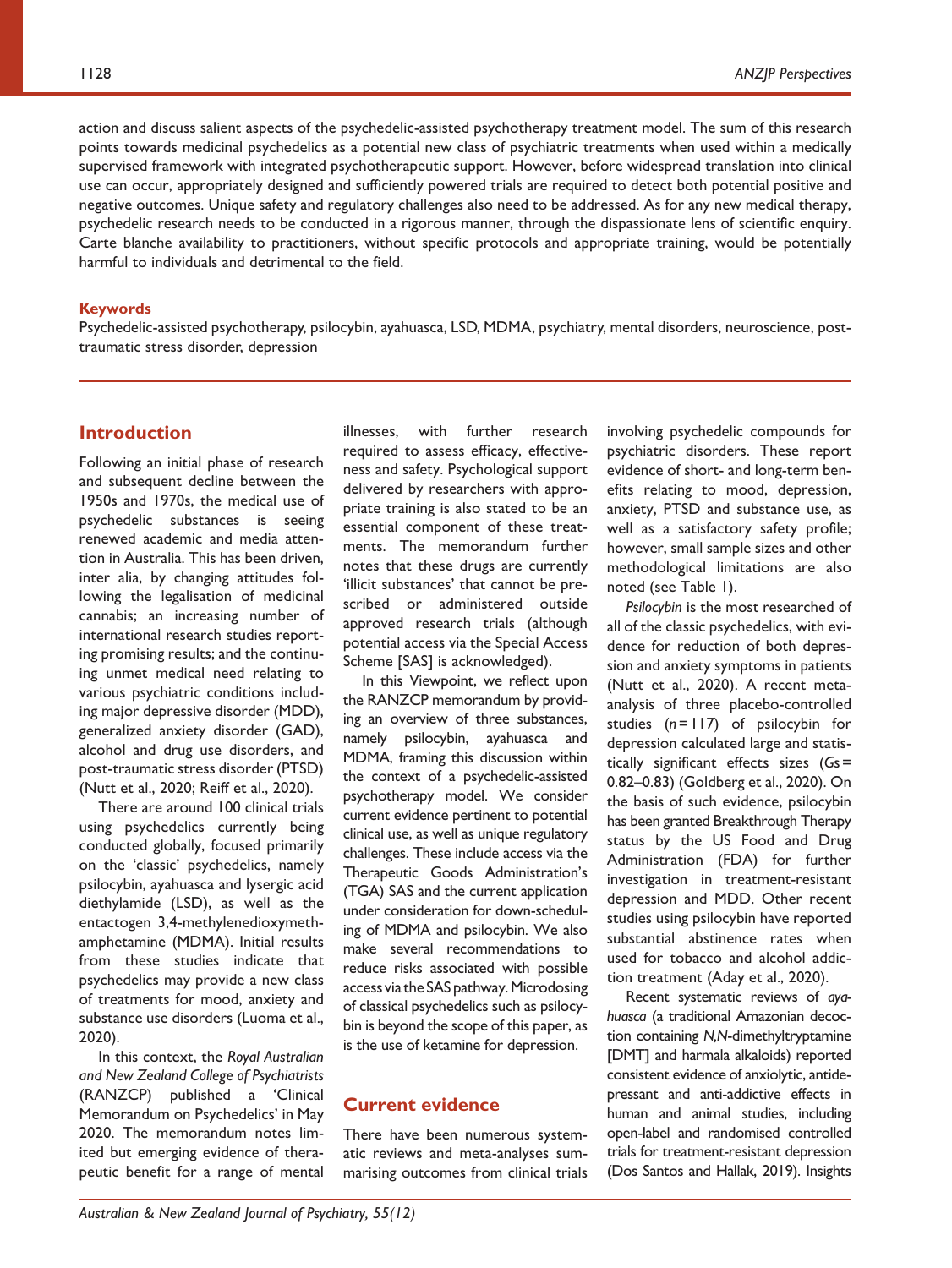| Authors                                                                                        | Type           | 3<br>Studie    | Outcome                                                                                     | <b>Psychedelic</b>                                         | Result and effect size                                                                                                                                                                              | <b>AEs</b>                                                                        |
|------------------------------------------------------------------------------------------------|----------------|----------------|---------------------------------------------------------------------------------------------|------------------------------------------------------------|-----------------------------------------------------------------------------------------------------------------------------------------------------------------------------------------------------|-----------------------------------------------------------------------------------|
| Galvão et al. (2021)                                                                           | SR and MA      | $\overline{2}$ | mood and depressive<br>Positive and negative<br>symptoms                                    | ayahuasca, LSD<br>Psilocybin,                              | Long-term (16-60 days): 0.84 <sup>**</sup><br>Acute and enduring reductions<br>Acute (3 hours-1 day): 0.50**;<br>moderate-large effects sizes:<br>depressive symptoms with<br>in negative mood and  | Nil serious                                                                       |
| Romeo et al. (2020)                                                                            | $\leq$         | $\infty$       | Depressive symptoms                                                                         | ayahuasca, LSD<br>Psilocybin,                              | symptoms from day $1(-1.4***)$<br>Rapid decrease in depressive<br>to 6 months (-1.07***)                                                                                                            | nausea, headaches noted<br>Nil serious AEs; anxiety,                              |
| Luoma et al. (2020)                                                                            | ΥŔ             | $\sigma$       | depression, social<br>PTSD, anxiety,<br>anxiety                                             | ayahuasca, LSD,<br>Psilocybin,<br>MDMA                     | Support for efficacy in four<br>(1.21 *** at study primary<br>conditions investigated<br>endpoint)                                                                                                  | Nil serious                                                                       |
| Dos Santos et al. (2018)                                                                       | SR of SR/MAs   | $\subseteq$    | safety for mood, anxiety<br>Efficacy, tolerability and<br>and substance use                 | ayahuasca, LSD,<br>Psilocybin,<br><b>DMT</b>               | Low-moderate/high evidence<br>of anxiolytic, antidepressive<br>and anti-addictive effects                                                                                                           | psychotic-like features<br>Nil serious; transient<br>anxiety, dysphoria,<br>noted |
| Aday et al. (2020)                                                                             | S <sub>R</sub> | 34             | Long-term effects                                                                           | ayahuasca, LSD<br>Psilocybin,                              | change in personality/attitudes,<br>Evidence of enduring positive<br>depression, affect/mood,<br>anxiety, substance use                                                                             | Nil serious; transient<br>anxiety, headaches,<br>nausea noted                     |
| Reiff et al. (2020)                                                                            | 氐              | $\overline{4}$ | treatment of psychiatric<br>Efficacy for the<br>conditions                                  | ayahuasca, LSD<br>Psilocybin,                              | MDMA/psilocybin. Preliminary<br>Initial evidence of efficacy for<br>but promising research for<br>ayahuasca/LSD                                                                                     | Low potential for abuse,<br>although may be higher<br>for MDMA                    |
| Breeksema et al. (2020)                                                                        | S <sub>K</sub> | $\overline{5}$ | psychiatric disorders<br>Thematic analysis of<br>patient experiences<br>in the treatment of | ibogaine, ayahuasca,<br>ketamine, MDMA<br>Psilocybin, LSD, | reduction. Decreases in craving<br>and withdrawal symptoms in<br>outcomes beyond symptom<br>and personally meaningful<br>Subjects report clinically<br>SUD studies                                  | Some acute difficult<br>experiences                                               |
| DMT: N,N-dimethyltryptamine; SUD: substance use disorder.<br>*** $p < 0.00$  ; ** $p < 0.01$ . |                |                |                                                                                             |                                                            | MA: meta-analysis; SR: systematic review; ER: evidence review; LSD: lysergic acid diethylamide; AEs: adverse events; PTSD: post-traumatic stress disorder; MDMA: 3,4-methylenedioxymethamphetamine; |                                                                                   |

Table 1. Recent meta-analyses and systematic reviews of psychedelic substances. **Table 1.** Recent meta-analyses and systematic reviews of psychedelic substances.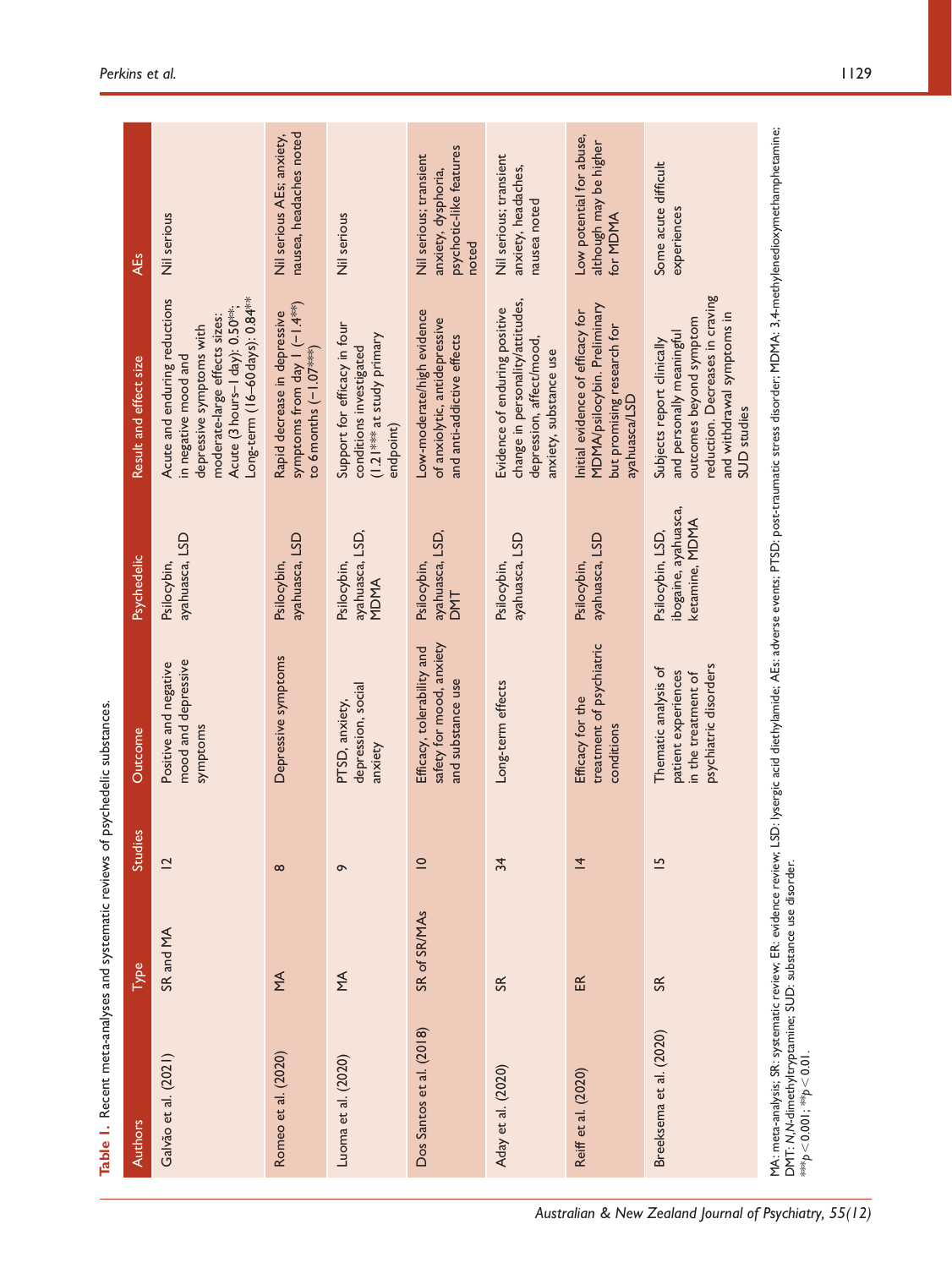into long-term effects are enabled by analysis of studies of the use of ayahuasca by various syncretic religious groups, which show no evidence of adverse neuropsychological impacts; apparent positive effects on mood and well-being; and reductions in problematic use of other substances of abuse (Dos Santos and Hallak, 2019).

*MDMA*-assisted psychotherapy for PTSD was granted Breakthrough Therapy status by the FDA in 2017, with Phase 3 trials slated for completion in 2022. Interim analysis of Phase 3 data conducted by an independent data monitoring committee suggests a greater than 90% probability of a statistically significant result. If confirmed, FDA approval of MDMA as a prescription drug may occur as early as 2023. On the strength of these results, the FDA recently approved early access for 50 patients outside clinical trials via an Expanded Access Program. A recent systematic review of the efficacy of MDMA-assisted psychotherapy for the treatment of PTSD rated the evidence as 'moderate' and concluded that further research is warranted (Varker et al., 2020).

In the context of careful screening, preparation, monitoring and followup, the studies discussed above have reported no serious adverse events over (typically) long follow-up periods. However, trials conducted to date were not powered for adverse event detection, given that serious adverse events such as psychosis remain relatively uncommon. It is acknowledged that transient adverse reactions including nausea, anxiety, panic and disorientation are not uncommon with classic psychedelics (Aday et al., 2020; Reiff et al., 2020). Reviews of the clinical use of MDMA report predominantly positive acute subjective drug effects and no evidence of neurotoxicity (Sessa et al., 2019). Hallucinogen-persisting perception disorder (HPPD), which has occasionally been associated with LSD use (estimated to occur in a chronic/ invasive form in 1/50,000 users), is

virtually unknown with psilocybin and ayahuasca (Aday et al., 2020).

Current evidence indicates that classic psychedelics are not associated with physical dependence, abuse or withdrawal (confirmed in animal studies) and have a low level of toxicity (Reiff et al., 2020). However, as noted in the RANZCP memorandum, potential psychiatric risks for people with premorbid schizoid and paranoid traits, or a family history of schizophrenia, have been identified (Dos Santos and Hallak, 2019; Reiff et al., 2020). While absence of evidence does not extrapolate to evidence of absence, population studies have established no links between lifetime classic psychedelic use and mental illness, psychological distress or suicidality (Aday et al., 2020). MDMA, by contrast, has been found to have some potential for abuse, although lower than amphetamine and methamphetamine. However, addiction is rare and long-term follow-up in studies to date have identified no patients subsequently obtaining and selfadministering illicit ecstasy (Reiff et al., 2020; Sessa et al., 2019).

The Australian Drug Harms Ranking Study provides a useful assessment of relative risk, based on a comparison of 22 drugs. Alcohol was ranked as the most harmful, with a score of 77, fentanyl scored 51, prescription opioids 30 and cannabis 17, while ecstasy and LSD/mushrooms were in the lowest five ranked drugs, scoring 7 and 5 respectively, with very similar results obtained by an equivalent UK study (Bonomo et al., 2019; Reiff et al., 2020). Risks may be further reduced by use within a psychedelic treatment framework involving only one to three administrations under strict medical supervision, with psychotherapeutic support and exclusion of high-risk individuals.

Despite these overall promising results, we are in agreement with the RANZCP memorandum that there are several reasons to remain cautious. Many studies remain limited by highly selected cohorts, small sample sizes

and lack of controls, while in those that are controlled, adequate blinding is difficult to achieve due to the obvious subjective and objective effects of the drug, further complicated by high expectation of benefit (introducing expectancy bias). Some studies have attempted to address this through the use of active controls such as antihistamines, amphetamines or high-dose niacin. Statistical power is a problem for adverse events, because psychotropic changes will be seen in the majority of users but adverse events only in a small minority.

### **Mechanisms of action**

Understanding biological pathways of action for these substances is important in elucidating the potential mechanisms that underlie their beneficial effects, as well as for predicting potential adverse events and drug interactions.

Classical psychedelics are known to induce alterations in mood and perception via a modulation of the serotonergic, dopaminergic and glutamatergic systems (Dos Santos et al., 2018). Effects on  $5-HT_{2A}$  receptors expressed in frontal and paralimbic brain structures (involved in emotional processing and regulation, introspection and interoception) appear to be central to these effects. It is noteworthy that the  $5-HT_{2A}$ receptor plays a particular role in psychosis, which may explain identified risks for individuals with, or predisposed to, psychotic disorders (Dos Santos et al., 2018; Reiff et al., 2020). For note pimavanserin, a known novel antipsychotic with evidence of efficacy in psychosis associated with Parkinson's disease, has the opposite effect, being an inverse agonist of this receptor.

Serotonin receptor agonism has also been shown to lead to a synthesis of brain-derived neurotrophic factor (BDNF), as well as reduced amygdala and default mode network (DMN) activity (Ly et al., 2018; Romeo et al., 2020). Such effects are proposed to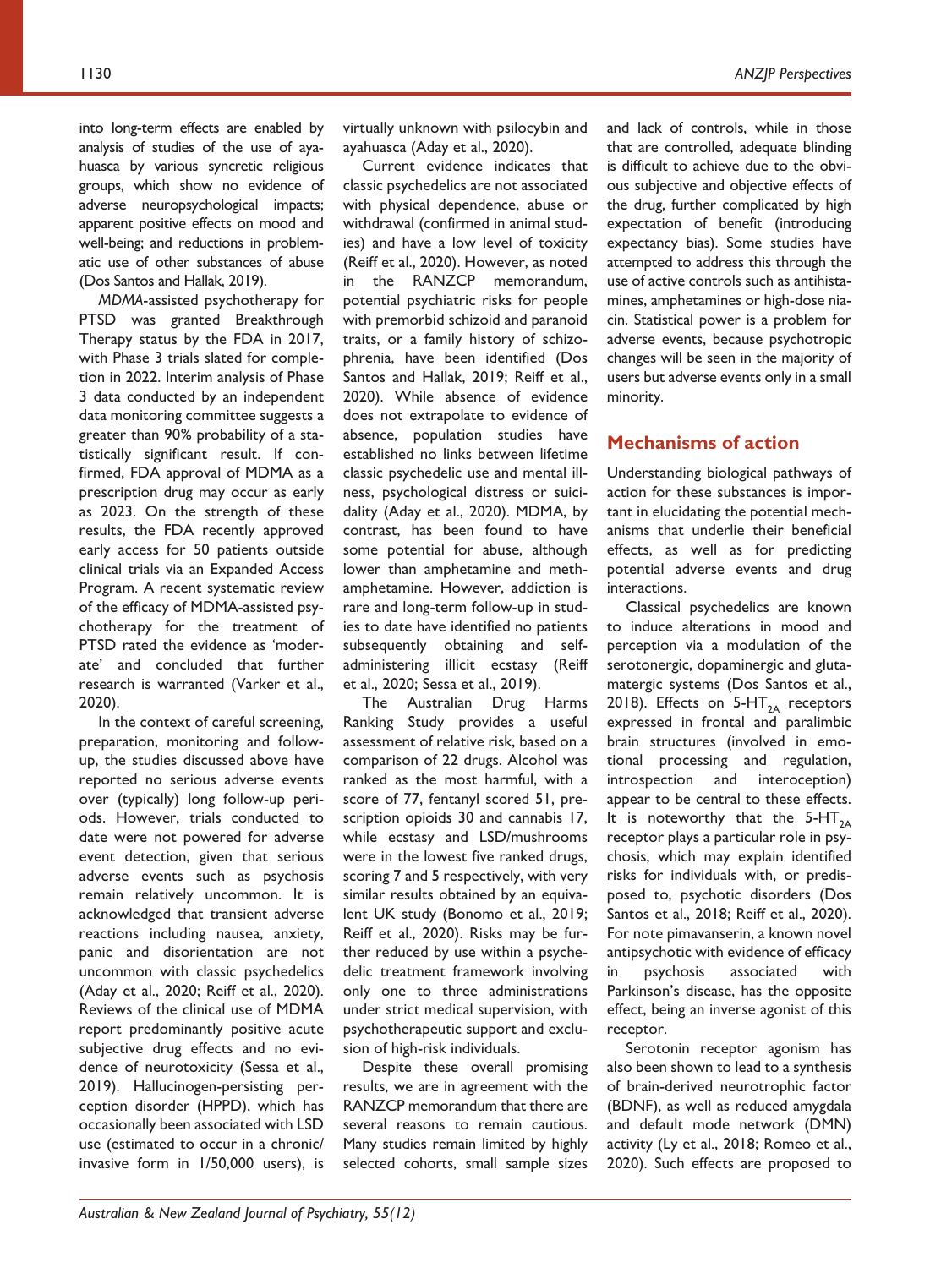alleviate the dysfunctional brain network connectivity that is evident in many psychiatric and substance use disorders (Zhang and Volkow, 2019).

Changes in resting-state functional connectivity (RSFC) in the DMN have been found in patients with depression taking part in psilocybin trials, and these changes have been shown to be predictive of treatment response, with a suggestion that this is reflective of a therapeutic 'reset' mechanism (Aday et al., 2020; Nutt et al., 2020). Such effects are also potentially relevant for substance dependence, where abnormal patterns of RSFC in the DMN have been reported across various classes of illicit drugs and are associated with craving and relapse via impaired selfawareness, negative emotions and rumination. DMN interactions with the salience and executive control networks have also been shown to be disrupted in drug-dependent individuals (Zhang and Volkow, 2019).

Other recent research has confirmed that serotonergic psychedelics can promote both structural and functional plasticity in the prefrontal cortex, robustly increasing neuritogenesis and spinogenesis, and leading to increased synapse numbers and function. These effects, reported to come about via TrkB, mTOR and 5-HT<sub>2A</sub> signalling pathways, are again highly relevant for the treatment of depression and addiction, as these conditions have been associated with prefrontal cortex dysfunction or neuronal atrophy (Ly et al., 2018). Finally, agonism at  $5-HT_{2C}$  receptors appears to be relevant for both the non-addictive nature of classic psychedelics themselves (*vide* lorcaserin) and their ability to counteract several core addiction-related behaviours (Higgins and Fletcher, 2015).

Several additional mechanisms of action have been identified for ayahuasca, positioning it as a potential 'multi-target' drug. These include the activation (by DMT) of both sigma-1 and trace amine-associated receptors (TAAR), suggested to play a key role in

addiction behaviours as well as being involved in depression, anxiety and fear extinction (Rodrigues et al., 2019). There is also interest in potential therapeutic effects of ayahuasca's harmala alkaloids, with preclinical studies of harmine, for example, demonstrating antidepressant-like effects (equivalent in one pilot study to fluoxetine), which are posited to come about via astrocytemediated restoration of BDNF protein levels and hippocampal neurogenesis, as well as anti-addictive effects, possibly via the glutamate transporter subtype 1 (GLT-1) (Brierley and Davidson, 2012).

In contrast to the serotonergic psychedelics, the primary mechanism of action of MDMA is as an indirect serotonergic agonist, increasing serotonin release. In addition, agonism at the 5-HT<sub>1A</sub> and 5-HT<sub>1B</sub> receptors is theorised to mediate anxiolytic effects, reduced amygdala fear responses, as well as increased self-confidence, compassion and empathy. Elevated levels of oxytocin attenuate stress response and support prosocial feelings, and it appears likely from animal models that increased BDNF in the amygdala may facilitate the safe recall of usually avoided traumatic memories (Sessa et al., 2019). Consistent with this mechanism is the rationale for the use of MDMA in alcohol dependence, based not on anti-addictive pharmacological effects but on facilitating psychotherapeutic processes to treat underlying psychological trauma (Sessa et al., 2019).

# **Psychotherapeutic mechanisms**

A range of potential psychotherapeutic mechanisms have also been proposed for psychedelic treatments, and a recent systematic review of qualitative data identified a range of common mechanisms across substances (classic psychedelics and MDMA) and various psychiatric disorders. These included gaining insights (into self, their disorder/s and its origin), altered self-perception, increased feelings of connectedness and an expanded emotional spectrum, in

addition to 'mystical' aspects of healing (Breeksema et al., 2020). Neurologically, such effects are hypothesised to reflect a revival of emotional responsiveness with medicinal psychedelics, paralleled by functional magnetic resonance imaging (fMRI) scans showing increased amygdala responsiveness to emotional stimuli, compared with a moderation or blunting of emotional responsiveness, to both negative stimuli and more broadly, with selective serotonin reuptake inhibitors (SSRIs) (Roseman et al., 2018).

# **Psychedelic treatment model**

Although still evolving, evidence to date indicates that the optimal treatment model for the safe and effective therapeutic use of medicinal psychedelics involves several unique features. In addition to obvious differences in dosing (usually given only once or twice) and approach (to achieve profound altered states of consciousness), this also includes an expanded and somewhat unfamiliar collection of extra-pharmacological parameters that impact clinical outcomes. These include the patient's mental state and psychological preparation prior to administration; the experience and context of consumption during the acute (dosing) phase; and quality of psychological support and integration post consumption (see Figure 1).

Subjective mystical experiences have been demonstrated across multiple studies to be predictive of clinical response to classic psychedelics, with one psilocybin study, for instance finding this to be predictive of therapeutic effect on depressive symptoms (Aday et al., 2020; Romeo et al., 2020). Russ et al. (2019) reported that a mental state of lower preoccupation (being occupied with daily concerns) and an increased sense of 'surrendering' (wilful release of goals, preferences) at the time of ingestion of psilocybin were predictive of a beneficial response. Moreover, in a challenge to some psychotherapeutic support models, it was found that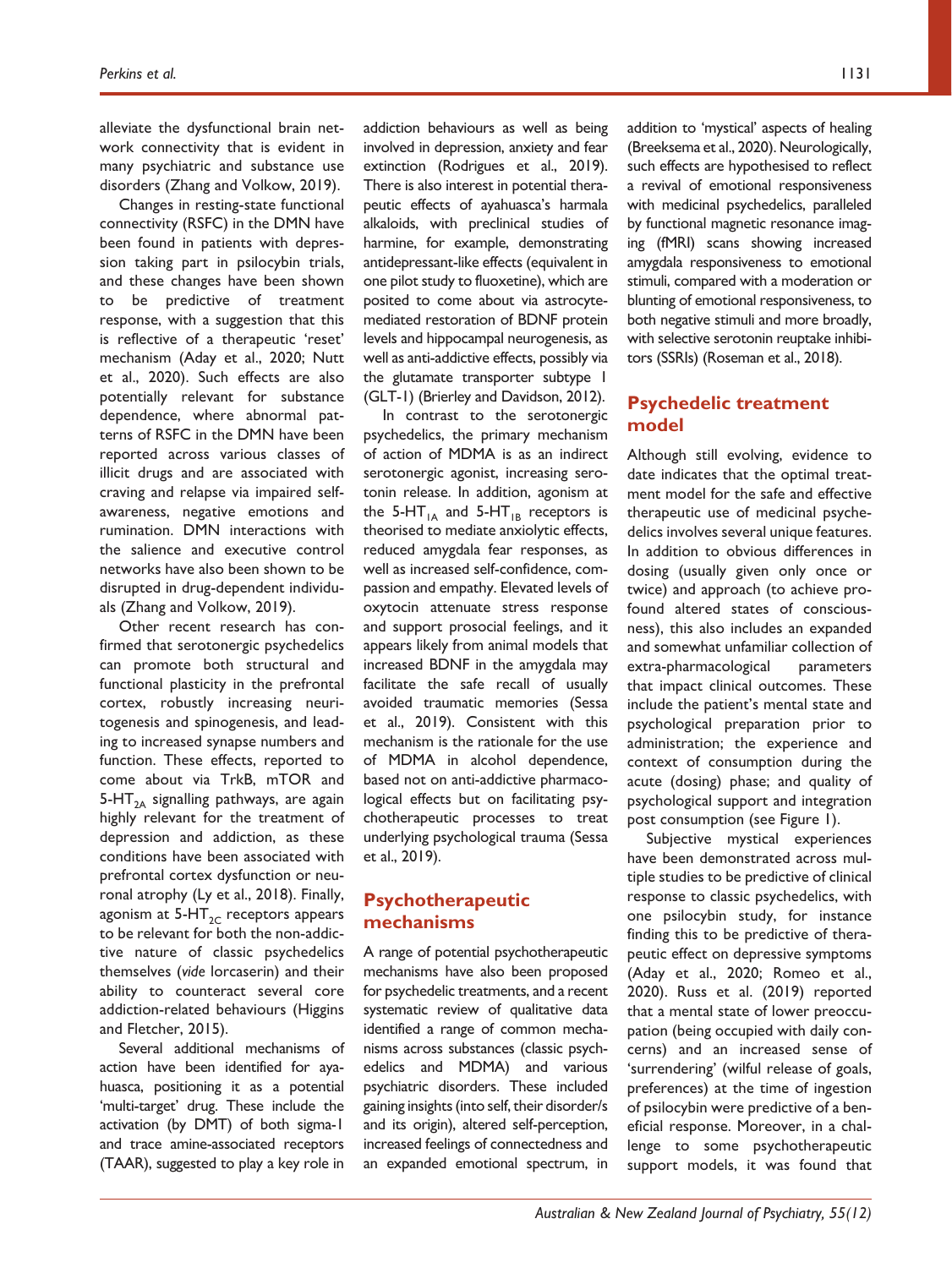

exposure to words or conversation during the acute dosing session was a negative predictor of mystical experience, supporting the current focus on the use of music and controlled auditory stimuli during dosing sessions (Russ et al., 2019).

Other research has suggested negative effects associated with extremely challenging acute experiences, as well as the constructs of 'emotional breakthrough' (facing and resolving/releasing difficult feelings or memories) and peak experiences, which are reported to be positively associated with therapeutic outcomes (Roseman et al., 2019). Some differences in MDMA compared with classic psychedelics protocols include therapists tending to have greater engagement with the patient during the acute phase to facilitate the therapeutic process, and that the subjective experience appears to be less relevant (Sessa et al., 2019).

There remains much to be explored, but existing evidence supports the utilisation of appropriate treatment models involving suitably trained clinicians, pre-dosing preparation, acute session support and postsession therapy, to optimise clinical benefit and reduce risks of harm.

# **Regulation**

At present, there are no psychedelic medicines that have been registered

for use in Australia via the TGA's Australian Register of Therapeutic Goods (ARTG). Indeed, psilocybin, DMT and MDMA are listed as controlled substances in Schedule 9 (S.9) of the Australian Poisons Standard. As noted in the RANZCP memorandum, it may still be possible to prescribe and administer these substances outside clinical trials via the TGA's SAS Category B (SAS-B), and we understand that a number of such approvals have recently been granted. However, additional authorisation is also required from the relevant state or territory health department, and some jurisdictions cannot approve S.9 substances for use outside of research contexts. The SAS is intended to make treatments available on a case-by-case basis (following a medical review) where ARTG- listed medicines have not been successful, and evidence can be provided that expected clinical benefits outweigh potential risks. SAS-B can be used for medicines that may or may not be registered overseas.

While an access pathway such as SAS-B may be appropriate in judicious cases for use of medicinal psychedelics, we believe that any such approvals should include the following additional conditions: (1) that the administering clinician is a psychiatrist or addiction medicine specialist who has undertaken specific training in psychedelic-assisted therapy; (2) that the drug is administered according to a manualised treatment approach used within clinical trials (e.g. the MAPS Manual for MDMA-Assisted Psychotherapy for PTSD, or the Yale Manual for psilocybin-assisted therapy of depression); and (3) patients with a history or risk of psychosis are excluded. Previous supervised practice in psychedelic-assisted psychotherapy model would also be prudent, as would active ongoing surveillance of outcomes and caution when using these substances in patients with a prior addictive disorder (although they may sometimes be the target group).

The current application for downscheduling of psilocybin and MDMA from Schedule 9 to Schedule 8 (declined in an interim decision) would position these substances alongside tetrahydrocannabinol (THC) containing medicines. As non-ARTG registered products, an SAS-B approval would still be required; however, state approvals for SAS-B would be easier or not necessary, depending on the jurisdiction. To note, down-scheduling these substances would also facilitate research by reducing approvals and security required for clinical research in several states.

## **Future directions**

In sum, we concur with the RANZCP memorandum that evidence of benefit for psychedelic-assisted psychotherapy is emerging, but that further research